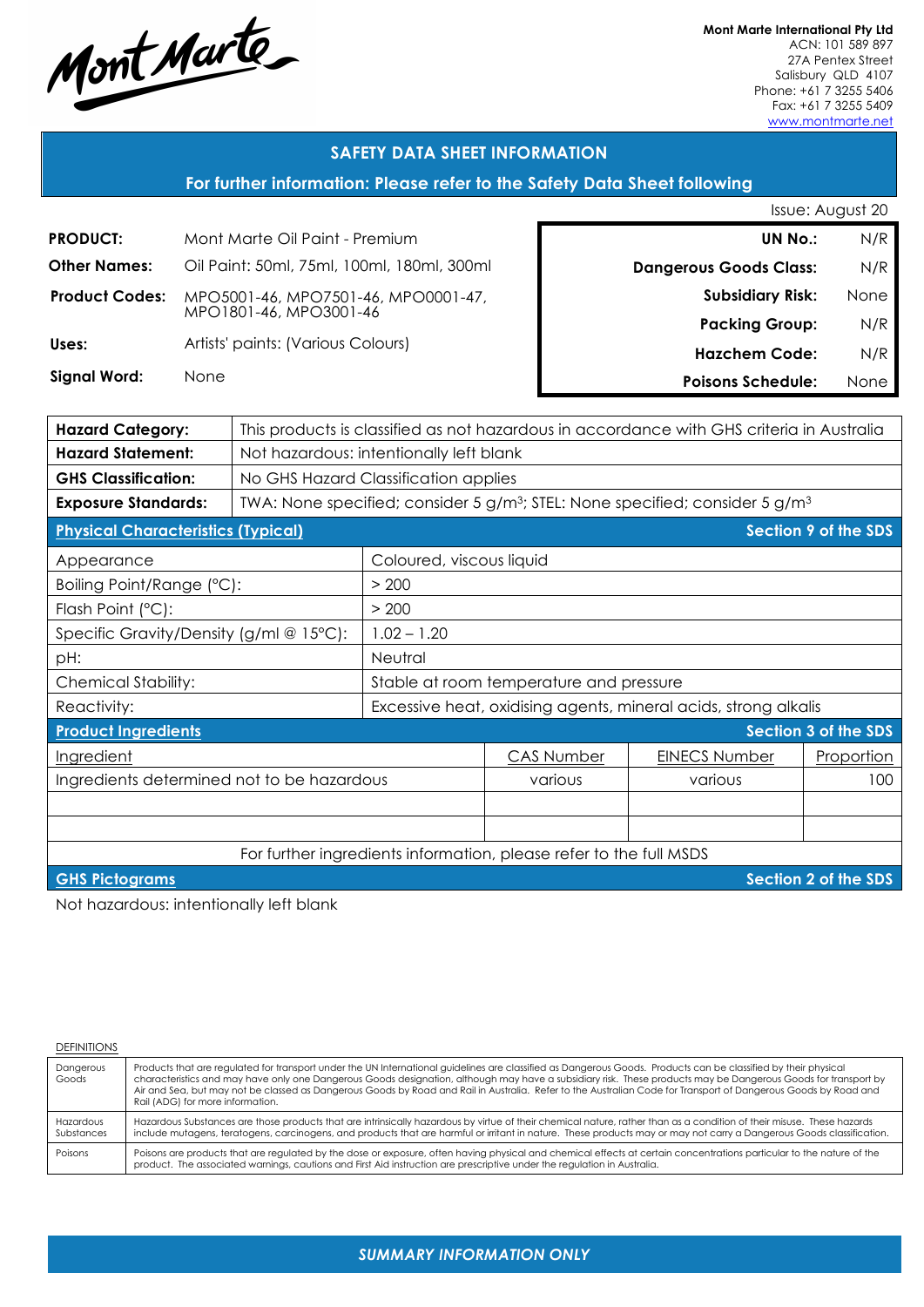

# **SAFETY DATA SHEET Mont Marte Oil Paint - Premium**

## *1. IDENTIFICATION*

| <b>Product Name:</b><br><b>Other Names:</b><br><b>Product Codes:</b> | Mont Marte Oil Paint - Premium<br>Oil Paint: 50ml, 75ml, 100ml, 180ml, 300ml<br>MPO5001-46, MPO7501-46, MPO0001-47, MPO1801-46, MPO3001-46 |
|----------------------------------------------------------------------|--------------------------------------------------------------------------------------------------------------------------------------------|
| <b>Chemical Family:</b>                                              | Artists' media paints                                                                                                                      |
| <b>Molecular Formula:</b>                                            | <b>Mixtures</b>                                                                                                                            |
| Recommended Use:                                                     | Artists' paints: (Various Colours)                                                                                                         |
| Supplier:                                                            | Mont Marte International Pty Ltd.                                                                                                          |
| ACN:                                                                 | 101 589 897                                                                                                                                |
| Address:                                                             | PO BOX 303, SALISBURY QLD 4107                                                                                                             |
| Telephone:                                                           | +61 7 3255 5406                                                                                                                            |
| Fax:                                                                 | +61 7 3255 5409                                                                                                                            |
| <b>Emergency Phone:</b>                                              | <b>CHEMCALL®: 1800 127 406</b>                                                                                                             |
| All other inquiries:                                                 | www.montmarte.net                                                                                                                          |

### *2. HAZARDS IDENTIFICATION*

#### **Hazard Category**

This products is classified as not hazardous in accordance with GHS criteria in Australia

#### **GHS Classification**

No GHS Hazard Classification applies

#### **GHS Pictograms**

Not hazardous: intentionally left blank

#### **Hazard Statement**

Not hazardous: intentionally left blank

#### **Hazard Statements**

Not hazardous: intentionally left blank

#### **Precautionary Statements**

Not hazardous: intentionally left blank

#### **Dangerous Goods Classification** N/R

#### **Poisons Schedule** None

**Signal Word** None

| 3. COMPOSITION: Information on Ingredients |                   |                  |                                         |  |
|--------------------------------------------|-------------------|------------------|-----------------------------------------|--|
| <b>Chemical Ingredient</b>                 | <b>CAS Number</b> | <b>EC Number</b> | <b>Proportion <math>(\% v/v)</math></b> |  |
| Ingredients determined not to be hazardous | various           | various          | 100                                     |  |

## *4. FIRST AID MEASURES*

### **For advice, contact Poisons Information Centre (Phone Australia: 13 1126) or a doctor.**

#### **Ingestion**

If swallowed, give water to drink. If patient feels unwell, seek medical advice.

#### **Eye Contact**

Flush eyes with large amounts of water until irritation subsides. If irritation persists, seek medical advice.

### **Skin Contact**

Wash off skin with soap and cold water. If irritation or other symptoms develop, seek medical advice.

#### **Inhalation**

If exposed, remove to fresh air and keep at rest. If unwell, seek medical advice.

### **First Aid Facilities**

Access to clean, cold water.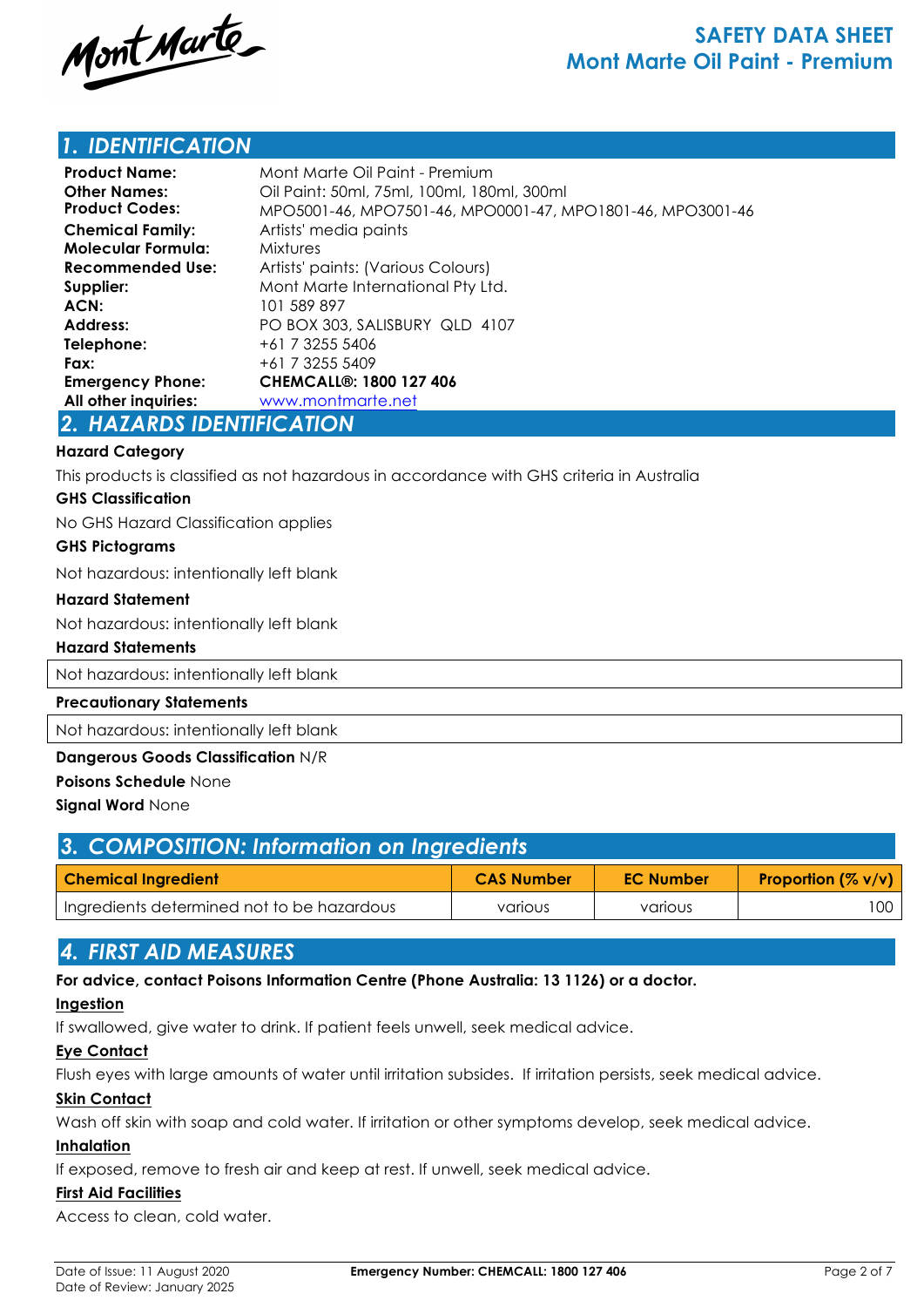Mont Marte

### **Medical Attention**

Treat according to symptoms. There are no narcotic effects with this product.

### *5. FIRE FIGHTING MEASURES*

This product is unlikely to pose a combustion risk, nor provide a significant 'fuel' hazard. If possible, segregate the product from the source of the fire, if safe to do so. Allow trained personnel to attend a fire in progress providing fire fighters with this Safety Data Sheet. Prevent extinguishing media from escaping to drains and waterways.

#### **Suitable Extinguishing Media**

(For large volume fires.) Alcohol resistant foam, water spray or fine spray mist.

#### **Hazards from combustion products**

Carbon monoxide, carbon dioxide, and other organic material

#### **Precautions for fire fighters and special protective equipment**

Fully self-contained breathing apparatus

**Hazchem Code**

N/R

# *6. ACCIDENTAL RELEASE MEASURES*

#### **Emergency Procedures**

This product is supplied in small quantities; however, if stored with large quantities of similar packaged product, consider the following action:

- Prevent product from escaping to drains and waterways;
- Contain leaking packaging in a suitable receptacle;
- Prevent vapours or fumes from building up in confined areas;
- Ensure that drain valves are closed at all times (in case of use with fire fighting liquid/foam); and
- Clean up and report spills immediately.

# *7. HANDLING AND STORAGE*

#### **Precautions for Safe Handling**

This product is unlikely to present a fire or explosion risk. Under extreme temperatures, this product may burn and decompose, but is unlikely to be a significant fuel source. Vapours in extreme temperatures may be irritating, but are unlikely to pose a significant health risk. Product quantities are usually held as not more than approx. 5 kg.

### **Conditions for Safe Storage**

Store in a cool, dry place away from direct sunlight. Protect containers from physical damage and check regularly for leaks. Avoid release to the environment, store in bunded areas and ensure exit drains are closed.

#### **Incompatible Materials**

None established

# *8. EXPOSURE CONTROLS: PERSONAL PROTECTION*

#### **National Exposure Standards**

The time weighted average concentration (TWA) for this product is: None specified; consider 5 g/m<sup>3</sup>, which means the highest allowable exposure concentration in an eight-hour day for a five-day working week. The short term exposure limit (STEL) is: None specified; consider 5 g/m3, which is the maximum allowable exposure concentration at any time. Replacing a TWA or STEL value for some products is a Peak Limitation value (Peak): None applies in this case. In addition to the exposure concentrations may be a subsidiary caution in such cases where the product is a skin sensitiser, represented as (Sen), where None applies in this case.

### **Biological Limit Values (BLV)**

No data available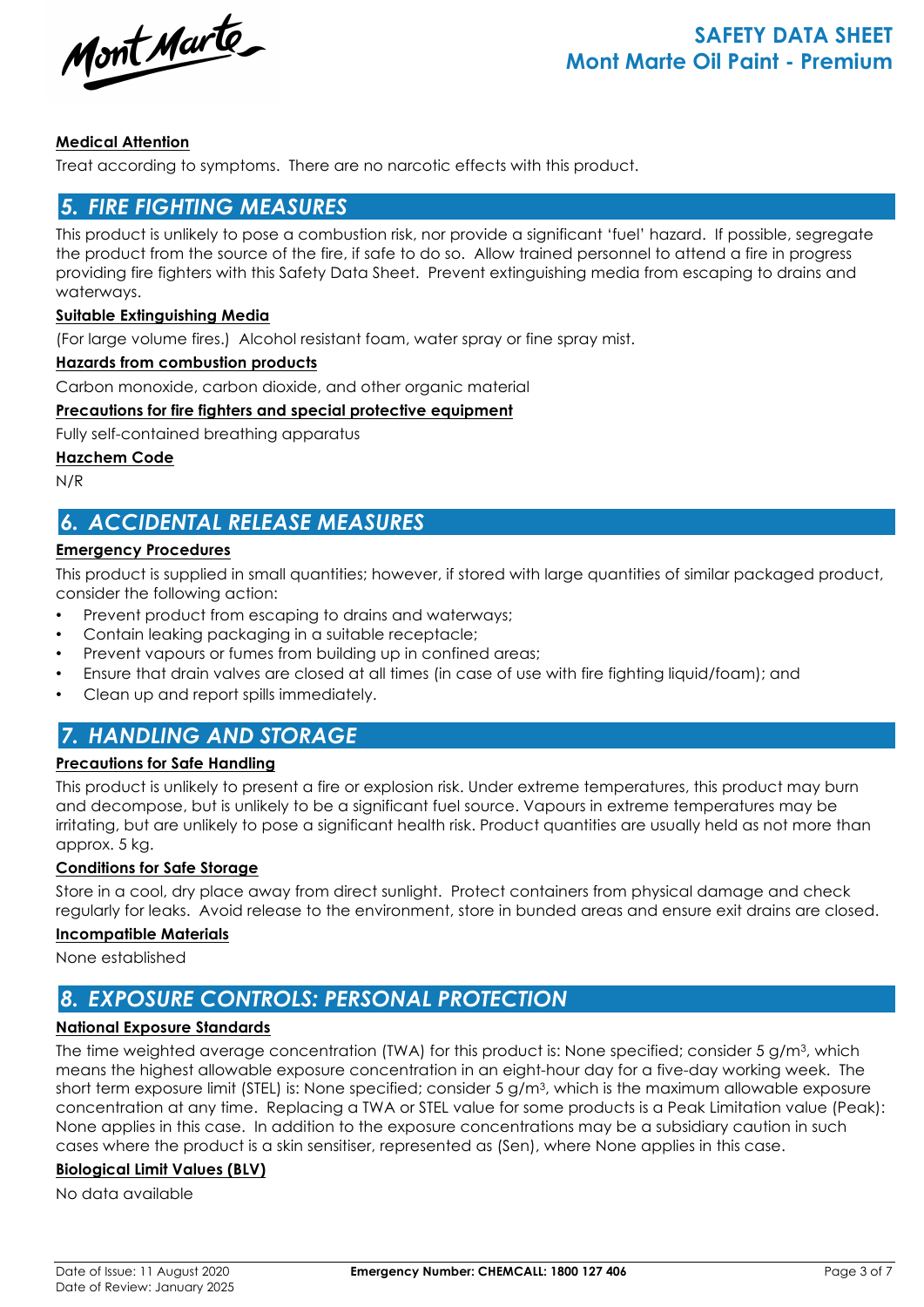Mont Marte

# **SAFETY DATA SHEET Mont Marte Oil Paint - Premium**

#### **Engineering Controls: Ventilation**

The use of local exhaust ventilation is not essential to control process emissions near the source. Laboratory samples can be handled in a fume hood, but are safely managed at open benches. Consider mechanical ventilation of confined spaces. Explosion proof equipment is not required when handling this product.

It is recommended that standard industrial hygiene practices are employed when using this product, e.g. it is recommended to wash hands after using this product, before eating, drinking, or smoking.

#### **Personal Protective Equipment**

**Respiratory Protection:** It is unlikely that vapour concentrations in air may approach or exceed the limits described in the National Exposure Standards; however, it is recommended to use a half-face filter mask to protect from overexposure by inhalation. A type 'A' filter material is considered suitable for this product.

**Eye Protection:** Consider the use of safety glasses when handling this product, as standard industrial hygiene practice; protective eye wear is not essential when using this product.

**Skin/Body Protection:** There is no essential recommended outer-wear required when handling this product. For further information on skin protection, refer to Section 11: Skin Contact effects.

# *9. PHYSICAL AND CHEMICAL PROPERTIES*

| Property                   | <b>Unit of measurement</b> | <b>Typical Value</b>     |  |  |
|----------------------------|----------------------------|--------------------------|--|--|
| Appearance                 | <b>None</b>                | Coloured, viscous liquid |  |  |
| <b>Boiling Point/Range</b> | $\rm ^{\circ}C$            | > 200                    |  |  |
| Flash Point                | $\rm ^{\circ}C$            | > 200                    |  |  |
| SG/Density (@ 15°C)        | g/ml; kgm-3                | $1.02 - 1.20$            |  |  |
| Vapour Pressure @ 20°C     | kPa                        | No data available        |  |  |
| Vapour Density @ 20°C      | g/ml; kgm-3                | No data available        |  |  |
| Autoignition Temperature   | $\rm ^{\circ}C$            | Not determined           |  |  |
| Explosive Limits in Air    | % vol/vol                  | No data available        |  |  |
| Viscosity @ 20°C           | cPs, mPas                  | 100                      |  |  |
| Percent volatiles          | % vol/vol                  | < 50                     |  |  |
| Acidity/alkalinity as pH   | None                       | Neutral                  |  |  |
| Solubility in Water        | g/l                        | Immiscible               |  |  |
| Other solvents             |                            | Alcohols, hydrocarbons   |  |  |

The values listed are indicative of this product's physical and chemical properties. A Certificate of Analysis for each product batch can be made available on request.

## *10. STABILITY AND REACTIVITY*

#### **Chemical stability**

Stable at room temperature and pressure

#### **Conditions to avoid**

Excessive heat, oxidising agents, mineral acids, strong alkalis

#### **Hazardous decomposition products**

Carbon monoxide, carbon dioxide, other complexes on incomplete burning or oxidation

#### **Hazardous reactions**

None established

#### **Hazardous polymerisation**

Will not occur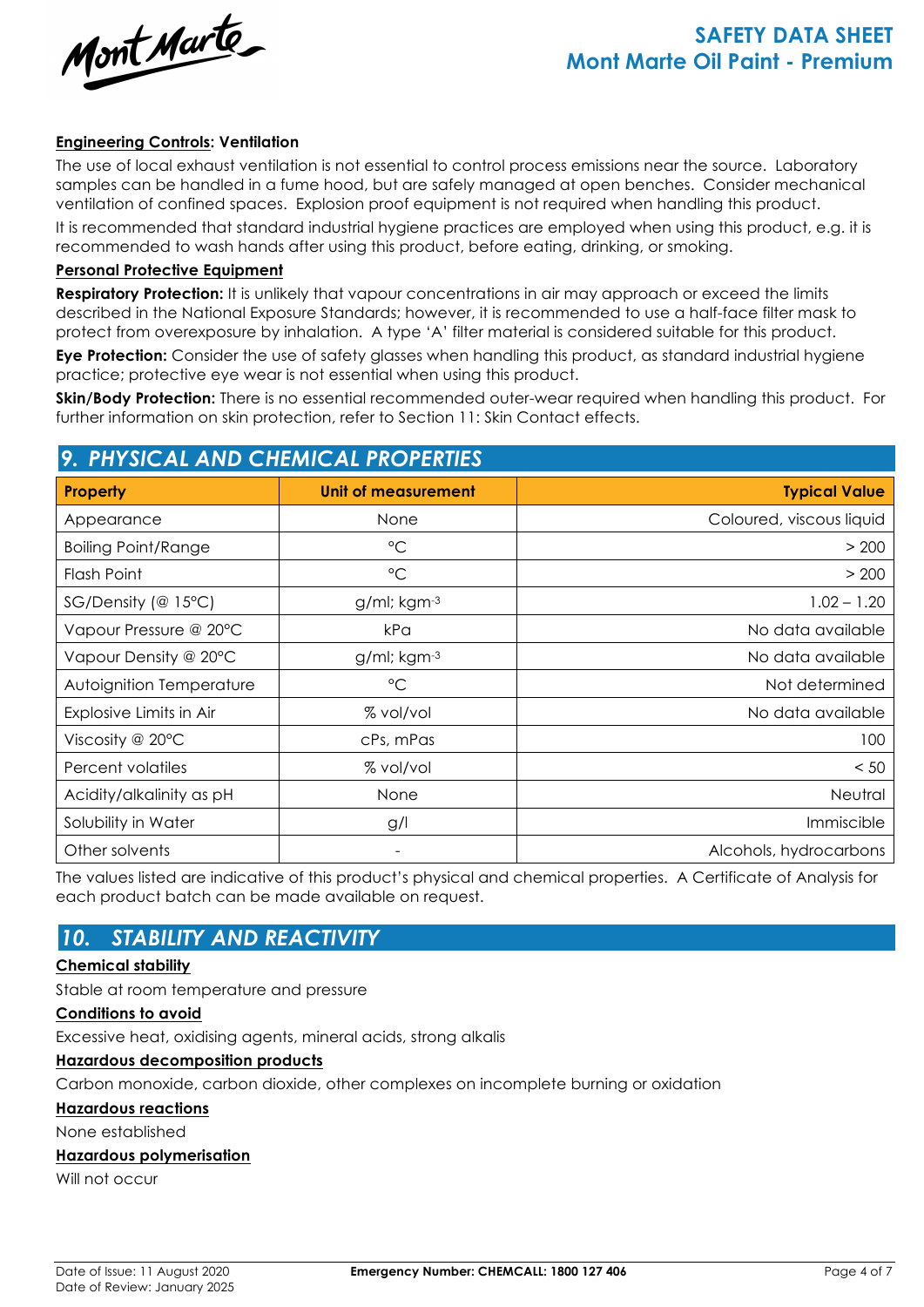Mont Marte

## *11. TOXICOLOGICAL INFORMATION*

#### **Acute Effects**

#### **Ingestion**

This product includes ingredients sourced from a food groups and are unlikely to pose an ingestion risk.

Swallowing large quantities may result in gastric disturbances. There are no narcotic effects with this product. **Eye Contact**

If in eyes, this product will result in blurred vision until the oil is cleared. There is no risk to eye tissue, but tearing and redness are likely, similar to any foreign matter in contact with the eye. No corneal damage is likely.

#### **Skin Contact**

This product contains emolients and will not dry the skin. There are no known adverse effects with skin contact with this product.

#### **Inhalation**

This is a low odour, low vapour product and is unlikely to present an inhalation risk.

#### **Chronic Effects**

There are no known chronic effects associated with this product, and it is considered not to be toxic or harmful via standard routes of exposure.

#### **Other Health Effects Information**

Indivduals with allergies to nuts, may be sensitive to this product.

#### **Toxicological Information**

Oral LD50: No data available: consider > 2000 mg/kg Dermal LD50: No data available: consider > 2000 mg/kg

## *12. ECOLOGICAL INFORMATION*

#### **Ecotoxicity**

#### **Aquatic Toxicity:**

| Fish Toxicity LC <sub>50</sub> : | No data available; consider > 1000 mg/L |  |
|----------------------------------|-----------------------------------------|--|
| Daphnia Magna EC <sub>50</sub> : | No data available; consider > 1000 mg/L |  |
| Blue-green algae:                | No data available; consider > 1000 mg/L |  |
| Green algae:                     | No data available; consider > 1000 mg/L |  |

**Persistence/Biodegradability:** Elements of this product are likely to persist

**Mobility:** This product (in large quantities) will be mobile on release to the environment, risking contamination of waterways, soils and grasslands

## *13. DISPOSAL CONSIDERATIONS*

#### **Disposal Methods**

This product is not considered to pose an environmental threat when dry, and is safe for disposal to landfill. Our company does encourage recycling, and empty packaging is suitable for recycling, recovery or disposal through a suitably qualified or licensed contractor. Care should be taken to ensure compliance with national and local authorities in these instances.

#### **Special Precautions**

Dry product is suitable for disposal by landfill; and, it is discouraged to dispose of these products via municipal sewers, drains, natural streams or rivers. Wet product and packaging should be treated and disposed through chemical waste treatment, or considered for use in recycling.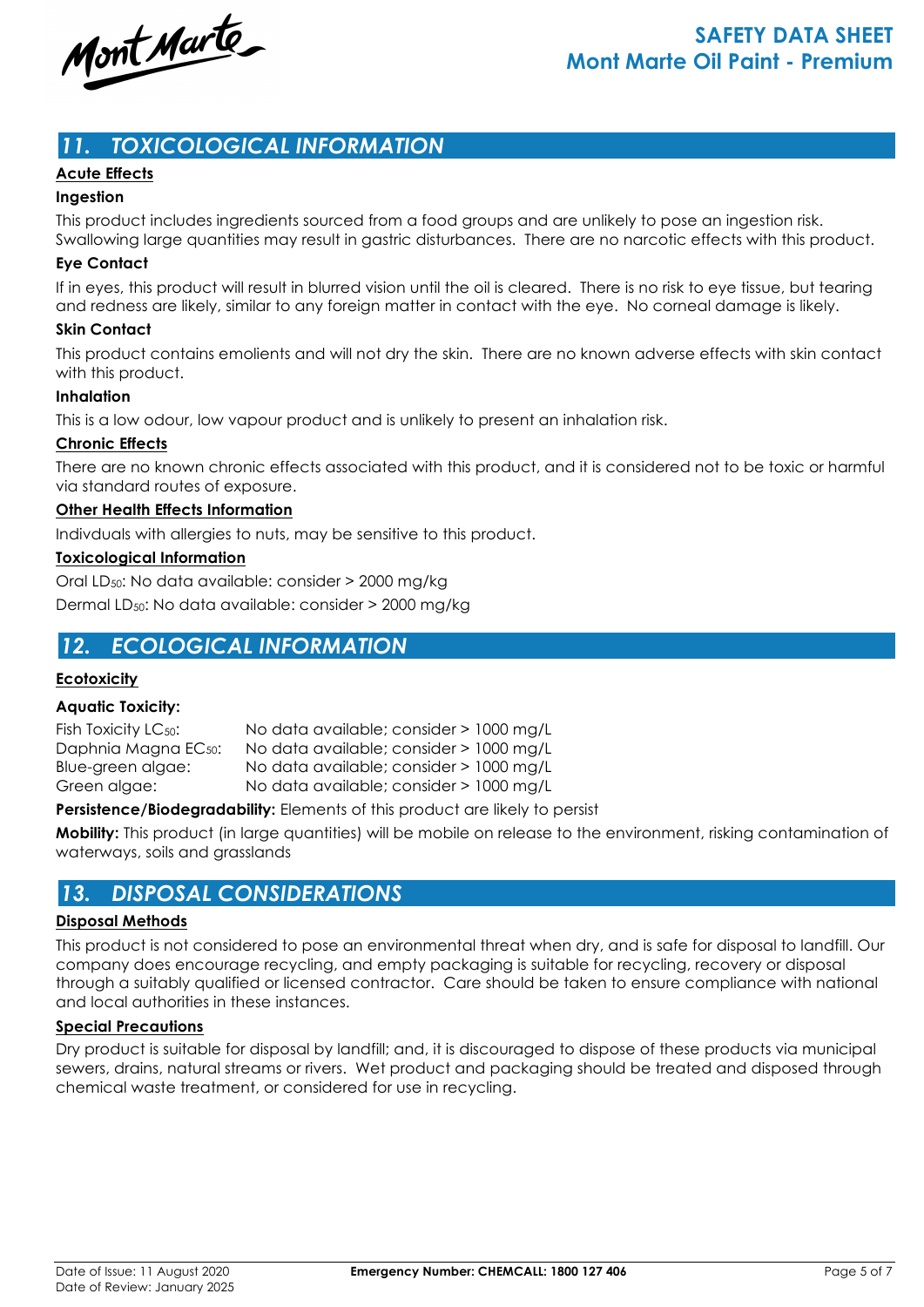

# **SAFETY DATA SHEET Mont Marte Oil Paint - Premium**

### *14. TRANSPORT INFORMATION*

| <b>Road and Rail Transport</b>        |                                   | <b>Marine Transport</b>               |                                   | <b>Air Transport</b>                  |                                   |
|---------------------------------------|-----------------------------------|---------------------------------------|-----------------------------------|---------------------------------------|-----------------------------------|
| UN No.                                | N/R                               | UN No.                                | N/R                               | UN No.                                | N/R                               |
| <b>Proper Shipping</b><br><b>Name</b> | Paint, paint related<br>materials | <b>Proper Shipping</b><br><b>Name</b> | Paint, paint related<br>materials | <b>Proper Shipping</b><br><b>Name</b> | Paint, paint related<br>materials |
| <b>DG Class</b>                       | N/R                               | <b>DG Class</b>                       | N/R                               | <b>DG Class</b>                       | N/R                               |
| Sub. Risk                             | None                              | Sub. Risk                             | None                              | Sub. Risk                             | None                              |
| <b>Packing Group</b>                  | N/R                               | <b>Packing Group</b>                  | N/R                               | <b>Packing Group</b>                  | N/R                               |
| <b>Hazchem</b>                        | N/R                               | <b>Hazchem</b>                        | N/R                               | <b>Hazchem</b>                        | N/R                               |

#### **Dangerous Goods Segregation**

This product is not regulated for transport by Road and Rail.

## *15. REGULATORY INFORMATION*

**Country/Region:** Australia **Inventory:** AICS **Status:** Listed **Poisons Schedule:** None

## *16. OTHER INFORMATION*

**Reasons for Issue:** New product; amalgamated supplier and regulatory updates in all sections

#### **Abbreviations:**

AICS: Australian Inventory of Chemical Substances ATE: Acute Toxicity Estimate CAS Number: Chemical Abstracts Number GHS: Globally Harmonised System IARC: International Agency for Research on Cancer IUCLID: International Uniform Chemical Information Database PPE: Personal Protective Equipment EC: European Chemical identification number EINECS: European Inventory of Existing Chemical Substances LoW: List of Wastes LC<sub>50</sub>: Lethal Concentration to 50% of sample population LD50: Lethal Dose to 50% of sample population N/R: Non-regulated N/A: Not applicable PEC: Predicted Effect Concentration PNEC: Predicted Non-effect Concentration REACH: Registration, Evaluation, Authorisation and Restriction of Chemicals Regulation (EC) No 1907/2006 UN: United Nations